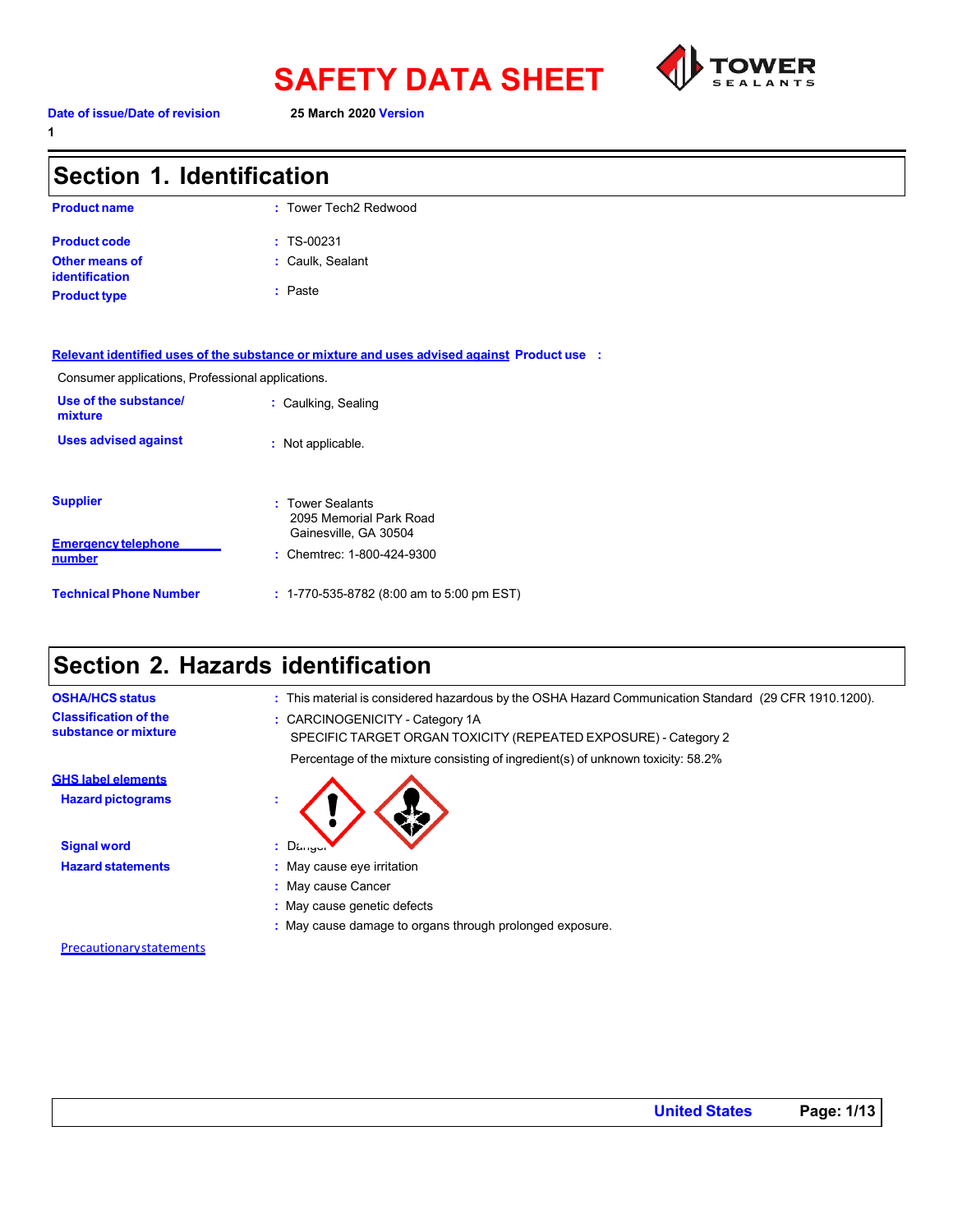### **Product name Tower Tech2 Redwood**

### **Section 2. Hazards identification**

| <b>Prevention</b>                          | : Obtain special instructions before use. Do not handle until all safety precautions have been read and<br>understood. Use personal protective equipment as required. Do not breathe dust.                                                                                                                                                                                                                                                                                               |
|--------------------------------------------|------------------------------------------------------------------------------------------------------------------------------------------------------------------------------------------------------------------------------------------------------------------------------------------------------------------------------------------------------------------------------------------------------------------------------------------------------------------------------------------|
| <b>Response</b>                            | : Get medical attention if you feel unwell. IF exposed or concerned: Get medical attention.                                                                                                                                                                                                                                                                                                                                                                                              |
| <b>Storage</b>                             | : Store locked up.                                                                                                                                                                                                                                                                                                                                                                                                                                                                       |
| <b>Disposal</b>                            | : Dispose of contents and container in accordance with all local, regional, national and international<br>regulations.                                                                                                                                                                                                                                                                                                                                                                   |
| <b>Supplemental label</b><br>elements      | : Sanding and grinding dusts may be harmful if inhaled. This product contains Crystalline Silica which can cause<br>lung cancer or silicosis. The risk of cancer depends on the duration and level of exposure to dust from<br>sanding surfaces or mist from spray applications. Since this product is not meant to be sanded or sprayed, risk of<br>exposure is considered low. Avoid contact with skin and clothing. Wash thoroughly after handling.<br>Emits toxic fumes when heated. |
| <b>Hazards not otherwise</b><br>classified | : Prolonged or repeated contact may dry skin and cause irritation.                                                                                                                                                                                                                                                                                                                                                                                                                       |

### **Section 3. Composition/information on ingredients**

| <b>Substance/mixture</b> | $:$ Mixture           |
|--------------------------|-----------------------|
| <b>Product name</b>      | : Tower Tech2 Redwood |

| Ingredient name                                     | $\frac{9}{6}$ | <b>CAS number</b> |
|-----------------------------------------------------|---------------|-------------------|
| Limestone                                           | $10 - 30$     | 1317-65-3         |
| White mineral oil (petroleum)                       | $3 - 7$       | 8042-47-5         |
| Ethylene Glycol                                     | $0.5 - 1.5$   | 107-21-1          |
| Crystalline Silica, respirable powder (<10 microns) | $0.1 - 1$     | 14808-60-7        |

SUB codes represent substances without registered CAS Numbers.

Any concentration shown as a range is to protect confidentiality or is due to batch variation.

There are no additional ingredients present which, within the current knowledge of the supplier and in the concentrations applicable, are **classified as hazardous to health or the environment and hence require reporting in this section.**

**Occupational exposure limits, if available, are listed in Section 8.**

# **Section 4. First aid measures**

If ingestion, irritation, any type of overexposure or symptoms of overexposure occur during or persists after use of this product, contact a POISON CONTROL CENTER, EMERGENCY ROOM OR PHYSICIAN immediately; have Safety Data Sheet information available. Never give anything by mouth to an unconscious or convulsing person. **Description of necessary first aid measures**

| Eye contact         | : Check for and remove any contact lenses. Immediately flush eyes with running water for at least 15 minutes,<br>keeping eyelids open. Seek immediate medical attention.                          |
|---------------------|---------------------------------------------------------------------------------------------------------------------------------------------------------------------------------------------------|
| <b>Inhalation</b>   | Remove to fresh air. Keep person warm and at rest. If not breathing, if breathing is irregular or if respiratory<br>arrest occurs, provide artificial respiration or oxygen by trained personnel. |
| <b>Skin contact</b> | : Remove contaminated clothing and shoes. Wash skin thoroughly with soap and water or use recognized skin<br>cleanser. Do NOT use solvents or thinners.                                           |

**Skin contact**

**United States Page: 2/13**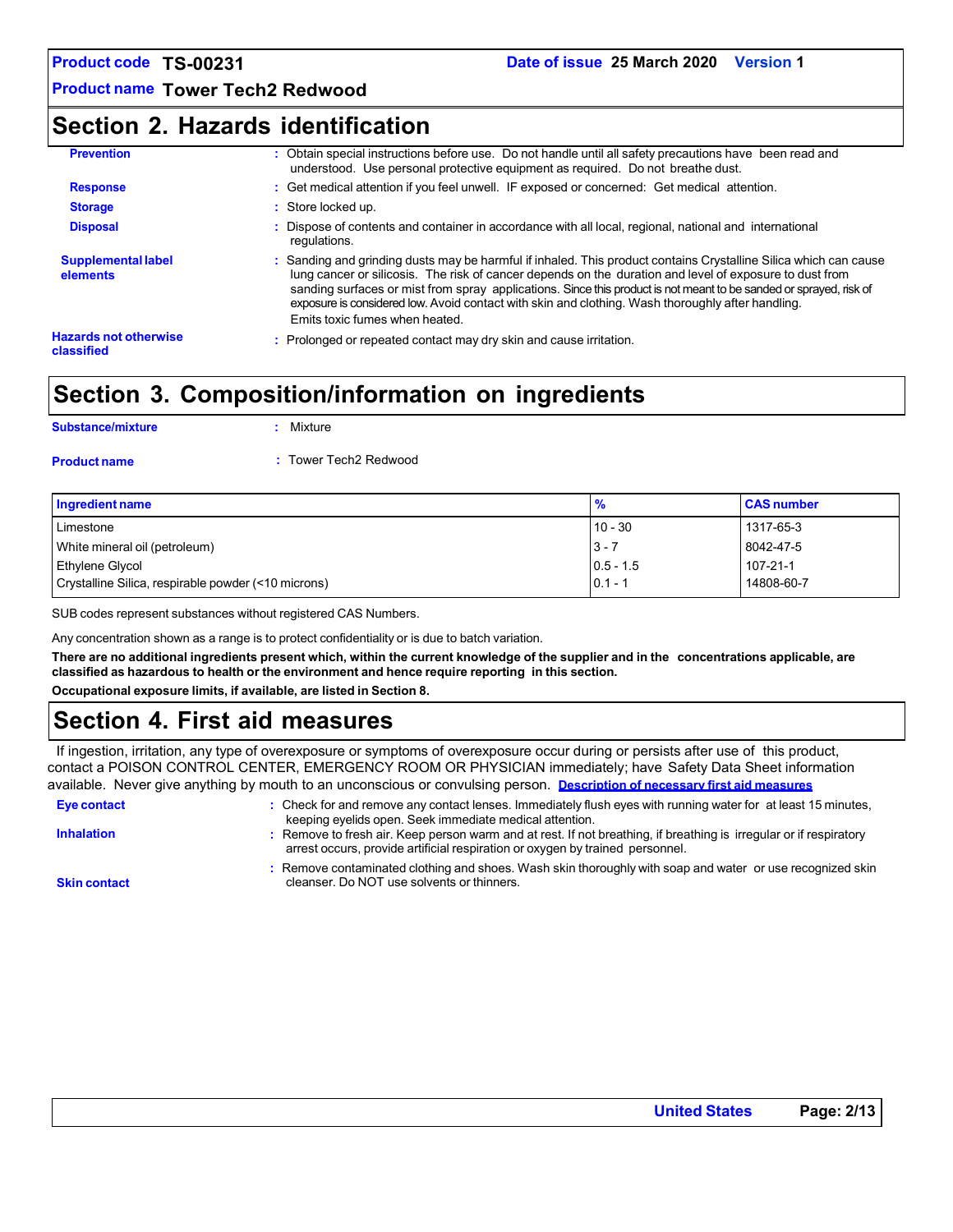**Product name Tower Tech2 Redwood**

### **Section 4. First aid measures**

| ш | r | - | ٠ | о | п |
|---|---|---|---|---|---|
|   |   |   |   |   |   |

**Ingestion :** If swallowed, seek medical advice immediately and show this container or label. Keep person warm and at rest. Do NOT induce vomiting.

be dangerous to the person providing aid to give mouth-to-mouth resuscitation. Wash contaminated clothing

|                                   | <b>Most important symptoms/effects, acute and delayed Potential acute health</b>                                                                                                                                                   |
|-----------------------------------|------------------------------------------------------------------------------------------------------------------------------------------------------------------------------------------------------------------------------------|
| effects                           |                                                                                                                                                                                                                                    |
| Eye contact                       | : Direct contact may cause slight to moderate irritation                                                                                                                                                                           |
| <b>Inhalation</b>                 | May cause slight irritation to respiratory passages $-$ headache $-$ dizziness.                                                                                                                                                    |
| <b>Skin contact</b>               | May cause allergic skin reactions and / or central nervous system depression.                                                                                                                                                      |
| Ingestion                         | : No known significant effects or critical hazards. Low ingestion hazard.                                                                                                                                                          |
| Over-exposure signs/symptoms      |                                                                                                                                                                                                                                    |
| Eye contact                       | : No specific data.                                                                                                                                                                                                                |
| <b>Inhalation Skin</b>            | : No specific data.                                                                                                                                                                                                                |
| contact                           | : Adverse symptoms may include the following: irritation<br>dryness cracking                                                                                                                                                       |
|                                   | : No specific data.                                                                                                                                                                                                                |
| Ingestion                         |                                                                                                                                                                                                                                    |
|                                   | Indication of immediate medical attention and special treatment needed, if necessary                                                                                                                                               |
| <b>Notes to physician</b>         | : Treat symptomatically. Contact poison treatment specialist immediately if large quantities have<br>been ingested or inhaled.                                                                                                     |
| <b>Specific treatments</b>        | : No specific treatment.                                                                                                                                                                                                           |
| <b>Protection of first-aiders</b> | : No action shall be taken involving any personal risk or without suitable training. If it is suspected that fumes<br>are still present, the rescuer should wear an appropriate mask or self-contained breathing apparatus. It may |

### **See toxicological information (Section 11)**

# **Section 5. Fire-fighting measures**

| <b>Extinguishing media</b>                           |                                                                                                                                                                                  |
|------------------------------------------------------|----------------------------------------------------------------------------------------------------------------------------------------------------------------------------------|
| Suitable extinguishing<br>media                      | : Use an extinguishing agent suitable for the surrounding fire.                                                                                                                  |
| <b>Unsuitable extinguishing</b><br>media             | $:$ None known                                                                                                                                                                   |
| <b>Specific hazards arising from</b><br>the chemical | : This material is harmful to aquatic life. Fire water contaminated with this material must be contained and<br>prevented from being discharged to any waterway, sewer or drain. |
| <b>Hazardous thermal</b><br>decomposition products   | : Decomposition products may include the following materials: carbon dioxide<br>carbon monoxide metal<br>oxide/oxides                                                            |

thoroughly with water before removing it, or wear gloves.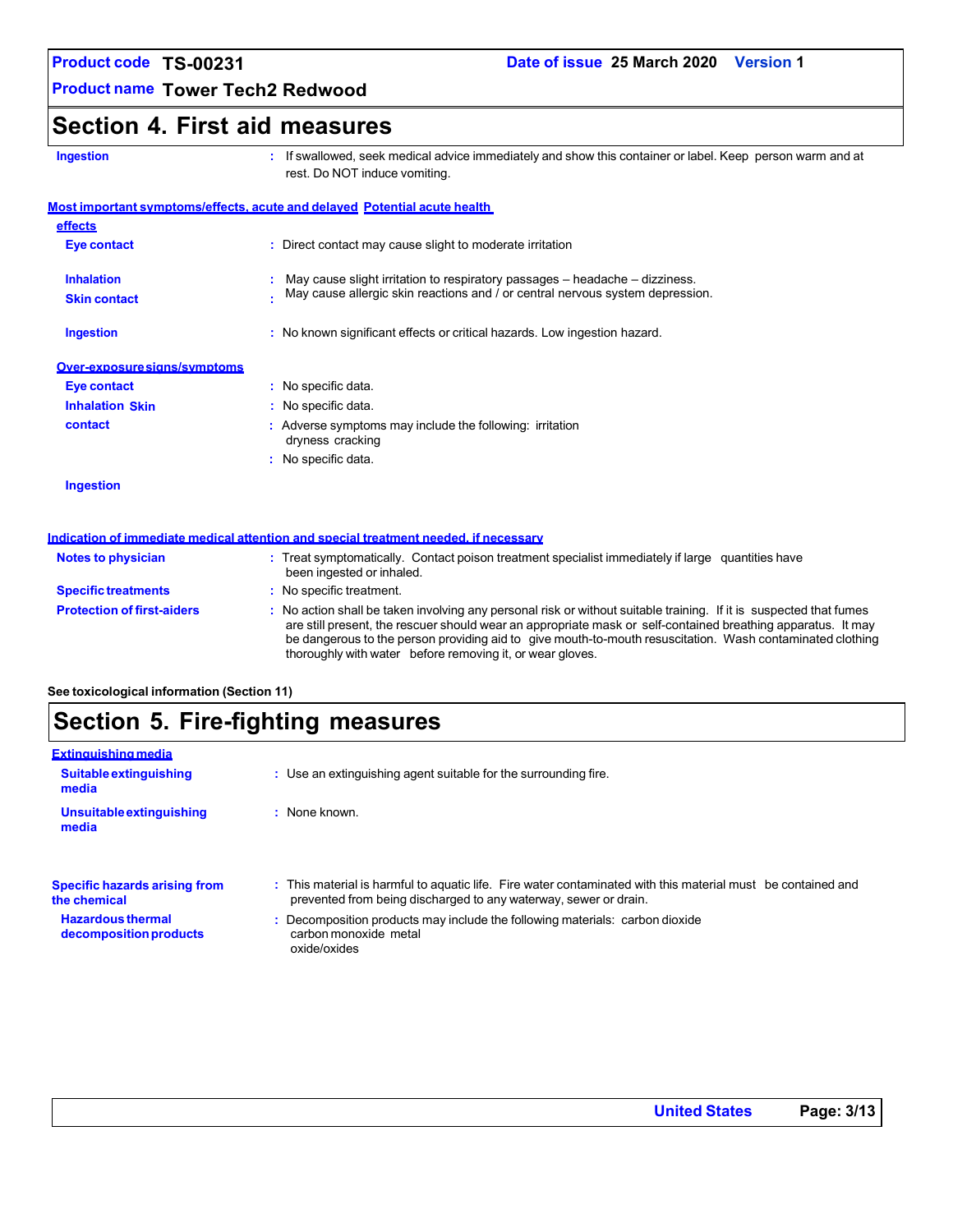**Product name Tower Tech2 Redwood**

## **Section 5. Fire-fighting measures**

|               | <b>Special protective actions for</b> |  |
|---------------|---------------------------------------|--|
| fire-fighters |                                       |  |

**:** Promptly isolate the scene by removing all persons from the vicinity of the incident if there is a fire. No action shall be taken involving any personal risk or without suitable training.

**Special protective equipment for fire-fighters**

**:** Fire-fighters should wear appropriate protective equipment and self-contained breathing apparatus (SCBA) with a full face-piece operated in positive pressure mode.

# **Section 6. Accidental release measures**

|                                                       | <b>Personal precautions, protective equipment and emergency procedures</b>                                                                                                                                                                                                                                                                                                                                                                   |
|-------------------------------------------------------|----------------------------------------------------------------------------------------------------------------------------------------------------------------------------------------------------------------------------------------------------------------------------------------------------------------------------------------------------------------------------------------------------------------------------------------------|
| <b>For non-emergency</b><br>personnel                 | : No action shall be taken involving any personal risk or without suitable training.<br>Evacuate surrounding areas. Keep unnecessary and unprotected personnel from entering. Do not touch<br>or walk through spilled material. Provide adequate ventilation. Wear appropriate respirator when ventilation<br>is inadequate. Put on appropriate personal protective equipment.                                                               |
|                                                       | For emergency responders : If specialized clothing is required to deal with the spillage, take note of any information in Section 8 on suitable and<br>unsuitable materials. See also the information in "For non-emergency personnel".                                                                                                                                                                                                      |
| <b>Environmental precautions</b>                      | : Avoid dispersal of spilled material and runoff and contact with soil, waterways, drains and sewers. Inform<br>the relevant authorities if the product has caused environmental pollution (sewers, waterways, soil or air).                                                                                                                                                                                                                 |
| Methods and materials for containment and cleaning up |                                                                                                                                                                                                                                                                                                                                                                                                                                              |
| <b>Small spill</b>                                    | : Move containers from spill area. Avoid dust generation. Do not dry sweep. Vacuum dust with equipment<br>fitted with a HEPA filter and place in a closed, labeled waste container. Dispose of via a licensed waste<br>disposal contractor.                                                                                                                                                                                                  |
| Large spill                                           | : Move containers from spill area. Approach release from upwind. Prevent entry into sewers, water courses,<br>basements or confined areas. Avoid dust generation. Do not dry sweep. Vacuum dust with equipment fitted<br>with a HEPA filter and place in a closed, labeled waste container. Dispose of via a licensed waste disposal<br>contractor. Note: see Section 1 for emergency contact information and Section 13 for waste disposal. |

# **Section 7. Handling and storage**

| <b>Precautions for safe handling</b> |                                                                                                                                                                                                                                                                                                                                                                                                                                                                                                                                                                                                                                           |
|--------------------------------------|-------------------------------------------------------------------------------------------------------------------------------------------------------------------------------------------------------------------------------------------------------------------------------------------------------------------------------------------------------------------------------------------------------------------------------------------------------------------------------------------------------------------------------------------------------------------------------------------------------------------------------------------|
| <b>Protective measures</b>           | : Put on appropriate personal protective equipment (see Section 8). Avoid exposure - obtain special instructions<br>before use. Do not handle until all safety precautions have been read and understood. Do not get in eyes or on<br>skin or clothing. Do not ingest. If during normal use the material presents a respiratory hazard, use only with<br>adequate ventilation or wear appropriate respirator. Keep in the original container or an approved alternative<br>made from a compatible material, kept tightly closed when not in use. Empty containers retain product residue<br>and can be hazardous. Do not reuse container. |
| <b>Special precautions</b>           | : If this material is part of a multiple component system, read the Safety Data Sheet(s) for the other component<br>or components before blending as the resulting mixture may have the hazards of all of its parts.                                                                                                                                                                                                                                                                                                                                                                                                                      |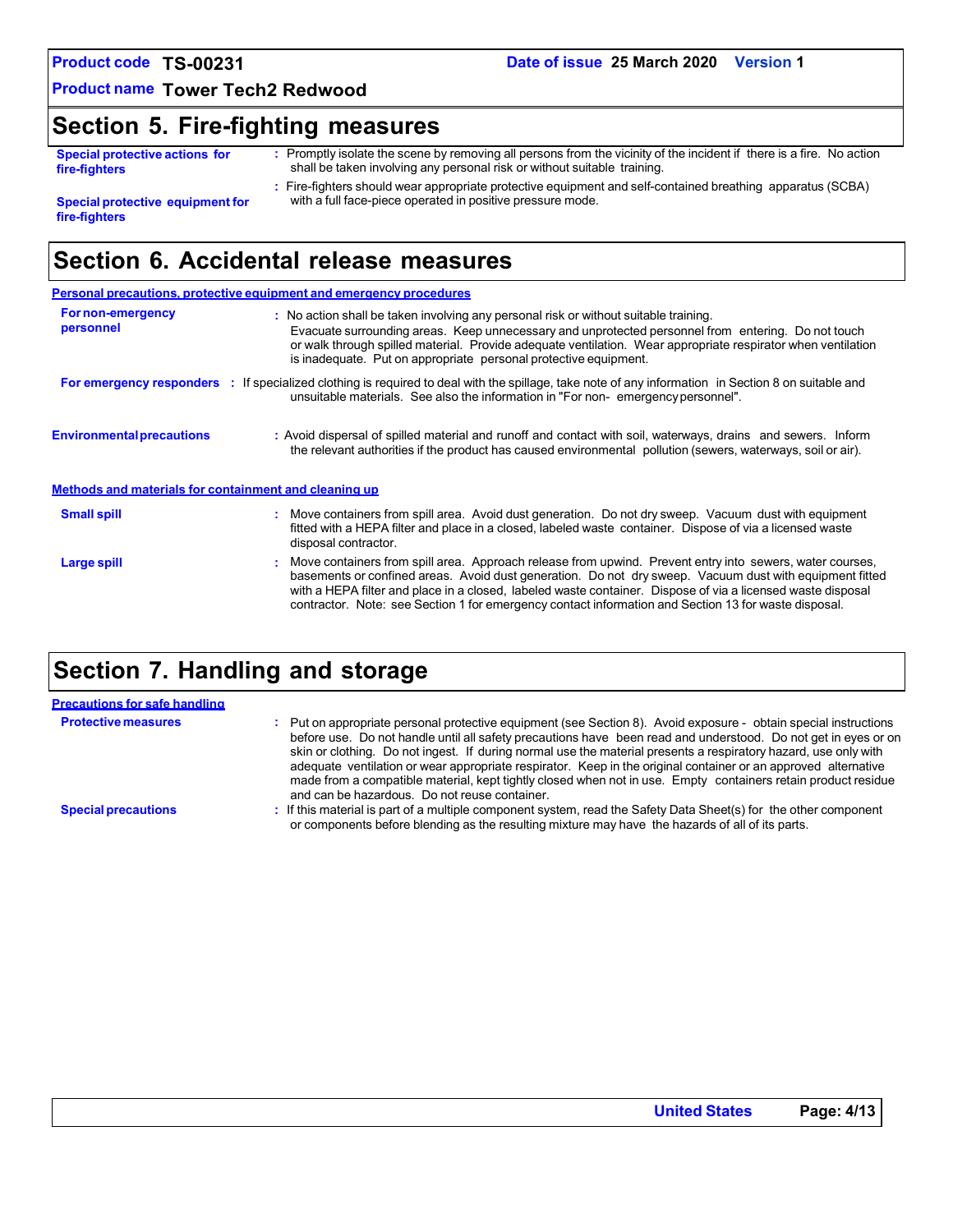**Product name Tower Tech2 Redwood**

# **Section 7. Handling and storage**

| Advice on general occupational<br>hygiene                              | Eating, drinking and smoking should be prohibited in areas where this material is handled, stored and<br>processed. Workers should wash hands and face before eating, drinking and smoking. Remove<br>contaminated clothing and protective equipment before entering eating areas. See also Section 8 for<br>additional information on hygiene measures.                                                                                                                                                                                                             |
|------------------------------------------------------------------------|----------------------------------------------------------------------------------------------------------------------------------------------------------------------------------------------------------------------------------------------------------------------------------------------------------------------------------------------------------------------------------------------------------------------------------------------------------------------------------------------------------------------------------------------------------------------|
| <b>Conditions for safe storage,</b><br>including any incompatibilities | : Do not store below the following temperature: 5°C (41°F). Store in accordance with local regulations. Store in<br>original container protected from direct sunlight in a dry, cool and well-ventilated area, away from incompatible<br>materials (see Section 10) and food and drink. Keep container tightly closed and sealed until ready for use.<br>Containers that have been opened must be carefully resealed and kept upright to prevent leakage. Do not<br>store in unlabeled containers. Use appropriate containment to avoid environmental contamination. |

# **Section 8. Exposure controls/personal protection**

### **Control parameters Occupational**

| Ingredient name                                     | <b>Exposure limits</b>                                      |
|-----------------------------------------------------|-------------------------------------------------------------|
| Limestone                                           | OSHA PEL (United States, 2/2013).                           |
|                                                     | TWA: 5 mg/m <sup>3</sup> 8 hours. Form: Respirable fraction |
|                                                     | TWA: 15 mg/m <sup>3</sup> 8 hours. Form: Total dust         |
|                                                     | ACGIH TLV (United States, 6/2013). TWA: 5                   |
| White mineral oil (petroleum)                       | mg/m <sup>3</sup> 8 hours. Form: Inhalable fraction         |
|                                                     | OSHA PEL (United States, 2/2013).                           |
|                                                     | TWA: $5 \text{ mg/m}^3$ 8 hours.                            |
|                                                     | ACGIH TLV (United States, 6/2013).                          |
| Ethylene Glycol                                     | C: 100 mg/m <sup>3</sup> Form: Aerosol                      |
|                                                     | ACGIH TLV (United States, 6/2013). TWA:                     |
|                                                     | 0.025 mg/m <sup>3</sup> 8 hours. Form: Respirable           |
|                                                     | OSHA PEL Z3 (United States, 2/2013).                        |
| Crystalline Silica, respirable powder (<10 microns) | TWA: 10 MG/M3 / (%SiO2+2) 8 hours. Form: Respirable         |
|                                                     | TWA: 250 MPPCF / (%SiO2+5) 8 hours.                         |
|                                                     | Form: Respirable                                            |
|                                                     |                                                             |
|                                                     |                                                             |
|                                                     |                                                             |
|                                                     |                                                             |
|                                                     |                                                             |

| $\mathsf{A}$      | $=$ Acceptable Maximum Peak                                                       | Key to abbreviations<br>S | = Potential skin absorption                              |
|-------------------|-----------------------------------------------------------------------------------|---------------------------|----------------------------------------------------------|
| <b>ACGIH</b><br>C | = American Conference of Governmental Industrial Hygienists.<br>$=$ Ceiling Limit | <b>SR</b>                 | = Respiratory sensitization SS<br>$=$ Skin sensitization |
| F.                | $=$ Fume                                                                          | <b>STEL</b>               | = Short term Exposure limit values                       |
| <b>IPEL</b>       | = Internal Permissible Exposure Limit                                             | TD                        | $=$ Total dust                                           |
| <b>OSHA</b>       | = Occupational Safety and Health Administration.                                  | <b>TLV</b>                | $=$ Threshold Limit Value                                |
| R                 | $=$ Respirable                                                                    | <b>TWA</b>                | = Time Weighted Average                                  |
| Ζ                 | = OSHA 29CFR 1910.1200 Subpart Z - Toxic and Hazardous Substances                 |                           |                                                          |

**Consult local authorities for acceptable exposure limits.**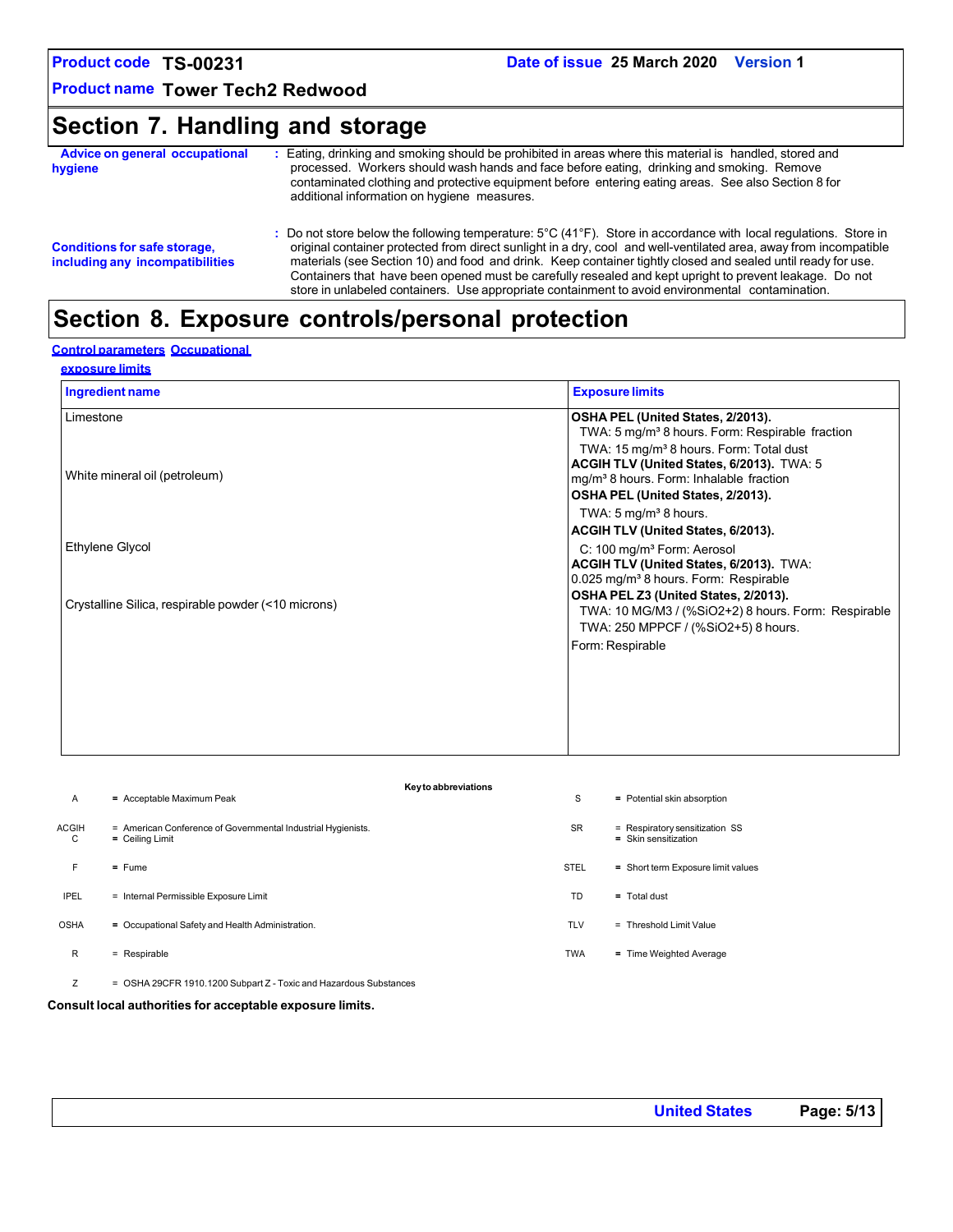**Product name Tower Tech2 Redwood**

# **Section 8. Exposure controls/personal protection**

| <b>Recommended monitoring</b><br>procedures          | : If this product contains ingredients with exposure limits, personal, workplace atmosphere or biological<br>monitoring may be required to determine the effectiveness of the ventilation or other control measures and/or<br>the necessity to use respiratory protective equipment. Reference should be made to appropriate monitoring<br>standards. Reference to national guidance documents for methods for the determination of hazardous<br>substances will also be required.                                                                                                                                  |
|------------------------------------------------------|---------------------------------------------------------------------------------------------------------------------------------------------------------------------------------------------------------------------------------------------------------------------------------------------------------------------------------------------------------------------------------------------------------------------------------------------------------------------------------------------------------------------------------------------------------------------------------------------------------------------|
| <b>Appropriate engineering</b><br>controls           | : If user operations generate dust, fumes, gas, vapor or mist, use process enclosures, local exhaust ventilation<br>or other engineering controls to keep worker exposure to airborne contaminants below any recommended or<br>statutory limits.                                                                                                                                                                                                                                                                                                                                                                    |
| <b>Environmental exposure</b><br>controls            | Emissions from ventilation or work process equipment should be checked to ensure they comply with the<br>requirements of environmental protection legislation. In some cases, fume scrubbers, filters or engineering<br>modifications to the process equipment will be necessary to reduce emissions to acceptable levels.                                                                                                                                                                                                                                                                                          |
| <b>Individual protection measures</b>                |                                                                                                                                                                                                                                                                                                                                                                                                                                                                                                                                                                                                                     |
| <b>Hygiene measures</b>                              | Wash hands, forearms and face thoroughly after handling chemical products, before eating, smoking and using<br>the lavatory and at the end of the working period.<br>Appropriate techniques should be used to remove potentially contaminated clothing. Wash contaminated<br>clothing before reusing. Ensure that eyewash stations and safety showers are close to the workstation location.                                                                                                                                                                                                                        |
| <b>Eye/face protection</b><br><b>Skin protection</b> | : Safety glasses with side shields.                                                                                                                                                                                                                                                                                                                                                                                                                                                                                                                                                                                 |
| <b>Hand protection</b>                               | : Chemical-resistant, impervious gloves complying with an approved standard should be worn at all times when<br>handling chemical products if a risk assessment indicates this is necessary. Considering the parameters<br>specified by the glove manufacturer, check during use that the gloves are still retaining their protective<br>properties. It should be noted that the time to breakthrough for any glove material may be different for<br>different glove manufacturers. In the case of mixtures, consisting of several substances, the protection time<br>of the gloves cannot be accurately estimated. |
| <b>Body protection</b>                               | : Personal protective equipment for the body should be selected based on the task being performed and the<br>risks involved and should be approved by a specialist before handling this product.                                                                                                                                                                                                                                                                                                                                                                                                                    |
| <b>Other skin protection</b>                         | Appropriate footwear and any additional skin protection measures should be selected based on the task being<br>performed and the risks involved and should be approved by a specialist before handling this product.<br>Respirator selection must be based on known or anticipated exposure levels, the hazards of the product and                                                                                                                                                                                                                                                                                  |
| <b>Respiratory protection</b>                        | the safe working limits of the selected respirator. If workers are exposed to concentrations above the<br>exposure limit, they must use appropriate, certified respirators. Use a properly fitted, air-purifying or air-fed<br>respirator complying with an approved standard if a risk assessment indicates this is necessary.                                                                                                                                                                                                                                                                                     |

# **Section 9. Physical and chemical properties**

| <u>Appearance</u>     |                  |
|-----------------------|------------------|
| <b>Physical state</b> | : Paste          |
| <b>Color</b>          | : Redwood        |
| Odor                  | : Mild Acrylic   |
| Odor threshold pH     | : Not available. |
|                       | $: 7.5 - 8.5$    |

**United States Page: 6/13**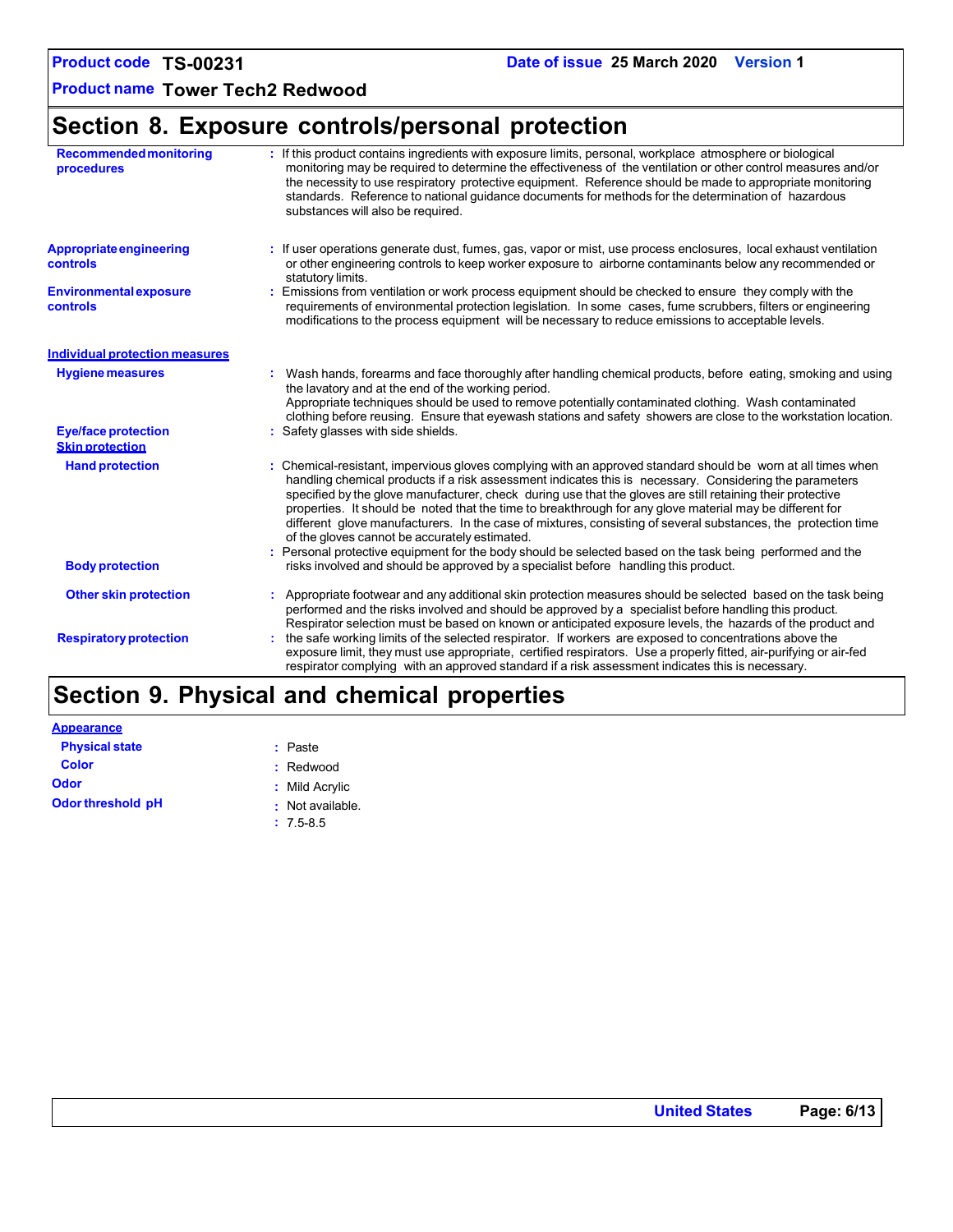**Product name Tower Tech2 Redwood**

# **Section 9. Physical and chemical properties**

| <b>Melting point</b>                              | : Not available.                        |
|---------------------------------------------------|-----------------------------------------|
| <b>Boiling point</b>                              | : Not available.                        |
| <b>Flash point</b>                                | Closed cup: >93.33°C (>200°F)           |
| <b>Auto-ignition temperature</b>                  | Not available                           |
| <b>Decomposition temperature</b>                  | Not available.                          |
| <b>Flammability (solid, gas)</b>                  | : Not available.                        |
| Lower and upper explosive<br>(flammable) limits   | : Not available.                        |
| <b>Evaporation rate</b>                           | $: 0.33$ (butyl acetate = 1)            |
| <b>Vapor pressure</b>                             | 2.3 kPa (17.2 mm Hg) [room temperature] |
| <b>Vapor density</b>                              | : Not available                         |
| <b>Relative density</b>                           | : 1.13                                  |
| Density (Ibs / gal)                               | : 9.43                                  |
| <b>Solubility</b>                                 | : Soluble in water                      |
| <b>Partition coefficient: n-</b><br>octanol/water | : Not available.                        |
| <b>Viscosity</b>                                  | $: 15-40$ g/s                           |
| <b>Volatility</b>                                 | : $37\%$ (v/v), $32.29\%$ (w/w)         |
| % Solid. (w/w)                                    | 67.71                                   |

# **Section 10. Stability and reactivity**

| <b>Reactivity</b>                            | : No specific test data related to reactivity available for this product or its ingredients.                                                  |
|----------------------------------------------|-----------------------------------------------------------------------------------------------------------------------------------------------|
| <b>Chemical stability</b>                    | : The product is stable.                                                                                                                      |
| <b>Possibility of hazardous</b><br>reactions | : Under normal conditions of storage and use, hazardous reactions will not occur.                                                             |
| <b>Conditions to avoid</b>                   | : When exposed to high temperatures may produce hazardous decomposition products.<br>Refer to protective measures listed in sections 7 and 8. |
| Incompatible materials                       | Keep away from the following materials to prevent strong exothermic reactions: oxidizing agents, strong<br>alkalis, strong acids.             |
| <b>Hazardous decomposition</b><br>products   | : Decomposition products may include the following materials: carbon monoxide, carbon dioxide, smoke,<br>oxides of nitrogen.                  |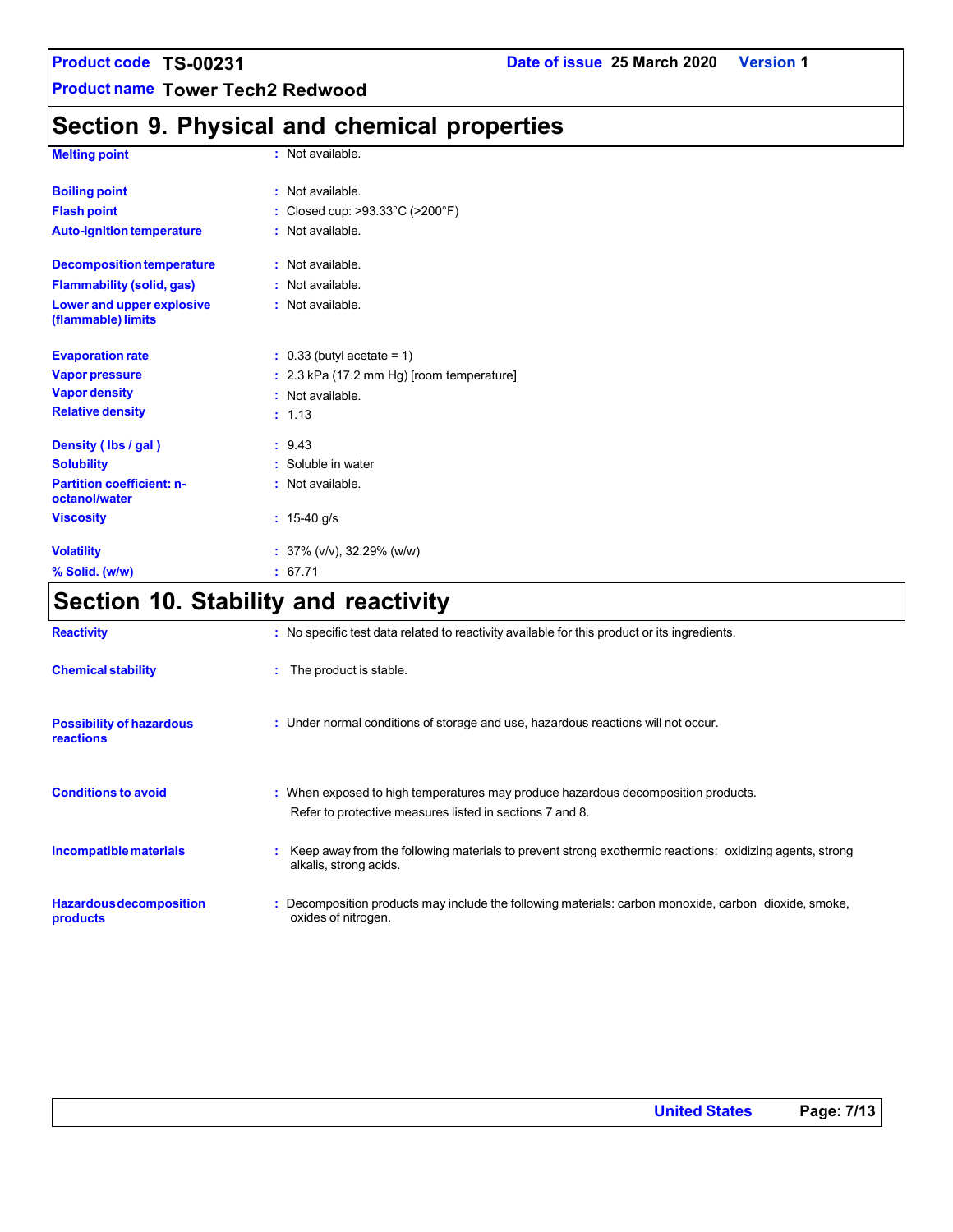**Product name Tower Tech2 Redwood**

### **Section 11. Toxicological information**

#### **Information on toxicological effects Acute**

| <b>Product/ingredient name</b> | <b>Result</b> | <b>Species</b> | <b>Dose</b> | <b>Exposure</b> |
|--------------------------------|---------------|----------------|-------------|-----------------|
| White mineral oil (petroleum)  | LD50 Oral     | Rat            | >5000 mg/kg |                 |
| <b>Ethylene Glycol</b>         | LD50 Dermal   | Rabbit         | $9.53$ g/kg |                 |
|                                | LD50 Oral     | Rat            | 4700 mg/kg  |                 |

| <b>Conclusion/Summary</b><br><b>Irritation/Corrosion</b><br><b>Conclusion/Summary</b> | ÷        | There are no data available on the mixture itself.                                                                                                             |
|---------------------------------------------------------------------------------------|----------|----------------------------------------------------------------------------------------------------------------------------------------------------------------|
| <b>Skin</b><br><b>Eyes</b><br><b>Respiratory</b>                                      | ÷.<br>×. | There are no data available on the mixture itself. There are<br>no data available on the mixture itself. There are no data<br>available on the mixture itself. |
| <b>Sensitization</b><br><b>Conclusion/Summary</b><br><b>Skin</b>                      | ٠        | There are no data available on the mixture itself. There are                                                                                                   |
| <b>Respiratory</b><br><b>Mutagenicity Conclusion/Summary:</b>                         | ٠        | no data available on the mixture itself.                                                                                                                       |
| <b>Carcinogenicity</b><br><b>Conclusion/Summary</b>                                   | ÷        | There are no data available on the mixture itself. There are                                                                                                   |
| <b>Classification</b>                                                                 |          | no data available on the mixture itself                                                                                                                        |

| <b>Product/ingredient name</b>                            | <b>OSHA</b> | <b>IARC</b> | <b>NTP</b>                      |
|-----------------------------------------------------------|-------------|-------------|---------------------------------|
| Crystalline Silica, respirable powder<br>$(< 10$ microns) |             |             | Known to be a human carcinogen. |

**CarcinogenClassificationcode:**

**IARC: 1, 2A, 2B, 3, 4 NTP: Known to be a human carcinogen; Reasonably anticipated to be a human carcinogen OSHA: + Not listed/notregulated: -**

no data available on the mixture itself.

### **Reproductive toxicity**

**Conclusion/Summary : Teratogenicity Conclusion/Summary :** There are no data available on the mixture itself. There are

#### **Specific target organ toxicity (single exposure)**

Not available.

#### **Specific target organ toxicity (repeated exposure)**

| <b>Name</b>                                         | <b>Category</b> |
|-----------------------------------------------------|-----------------|
| <b>Ethylene Glycol</b>                              | Category 2      |
| Crystalline Silica, respirable powder (<10 microns) | Category 2      |

| <b>United States</b> | Page: 8/13 |
|----------------------|------------|
|----------------------|------------|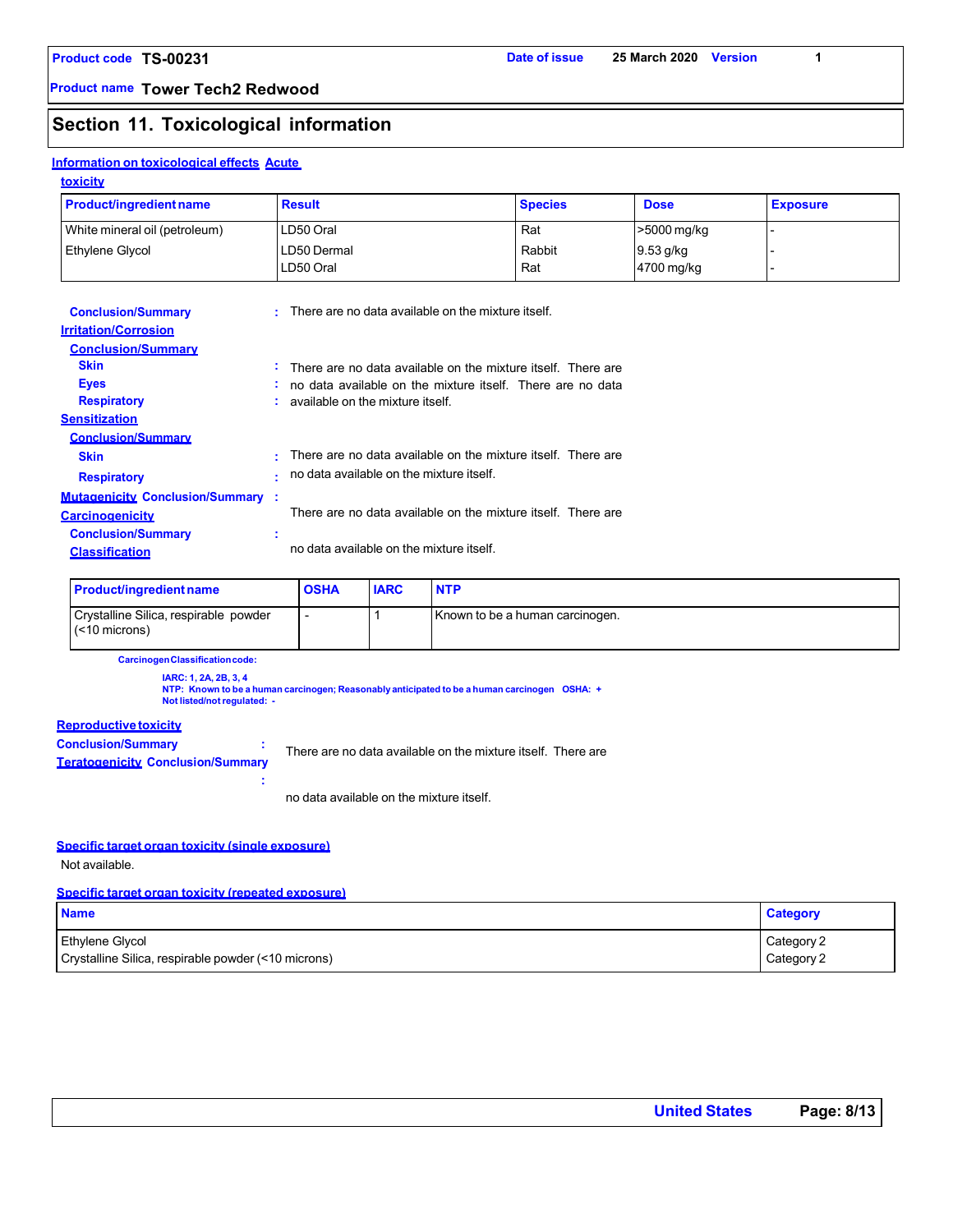### **Date of issue 25 March 2020 Version 1**

**Product name Tower Tech2 Redwood**

# **Section 11. Toxicological information**

**Target organs :** Contains material which may cause damage to the following organs: kidneys, lungs, heart, upper respiratory tract, skin, central nervous system (CNS), eye, lens or cornea.

| White mineral oil (petroleum)<br><b>ASPIRATION HAZARD - Category 1</b><br>Information on the likely routes of exposure Potential acute<br>health effects<br>Eye contact<br>: No known significant effects or critical hazards.<br><b>Inhalation</b><br>: No known significant effects or critical hazards.<br>: Defatting to the skin. May cause skin dryness and irritation.<br><b>Skin contact</b><br>: No known significant effects or critical hazards.<br><b>Ingestion</b><br><u>Over-exposuresians/symptoms</u><br>Eye contact<br>: No specific data.<br><b>Inhalation Skin</b><br>: No specific data.<br>contact<br>: Adverse symptoms may include the following: irritation<br>dryness cracking<br>: No specific data.<br><b>Ingestion</b><br>Delayed and immediate effects and also chronic effects from short and long term exposure<br><b>Conclusion/Summary</b><br>There are no data available on the mixture itself. This product contains Crystalline Silica which can cause<br>lung cancer or silicosis. The risk of cancer depends on the duration and level of exposure to dust from<br>sanding surfaces or mist from spray applications.<br>Ingestion may cause nausea, diarrhea and vomiting. This takes into account, where known, delayed and<br>immediate effects and also chronic effects of components from short-term and long-term exposure by oral,<br>inhalation and dermal routes of exposure and eye contact.<br><b>Short term exposure</b><br><b>Potential immediate</b><br>: There are no data available on the mixture itself.<br>effects<br>$:$ There are no data available on the mixture itself.<br><b>Potential delayed effects</b><br><u>Long term exposure</u><br><b>Potential immediate</b><br>: There are no data available on the mixture itself.<br>effects<br>: There are no data available on the mixture itself.<br><b>Potential delayed effects</b><br><b>Potential chronic health effects</b><br><b>General</b><br>May cause damage to organs through prolonged or repeated exposure. Prolonged or repeated contact can<br>defat the skin and lead to irritation, cracking and/or dermatitis. May cause cancer. Risk of cancer depends<br><b>Carcinogenicity</b><br>: on duration and level of exposure.<br><b>Mutagenicity</b><br>No known significant effects or critical hazards. No known<br><b>Teratogenicity</b><br>: significant effects or critical hazards. No known significant<br><b>Developmental effects</b><br>: effects or critical hazards. No known significant effects or<br><b>Fertility effects</b><br>: critical hazards.<br><b>Numerical measures of toxicity</b> | <b>Name</b> | <b>Result</b> |
|-----------------------------------------------------------------------------------------------------------------------------------------------------------------------------------------------------------------------------------------------------------------------------------------------------------------------------------------------------------------------------------------------------------------------------------------------------------------------------------------------------------------------------------------------------------------------------------------------------------------------------------------------------------------------------------------------------------------------------------------------------------------------------------------------------------------------------------------------------------------------------------------------------------------------------------------------------------------------------------------------------------------------------------------------------------------------------------------------------------------------------------------------------------------------------------------------------------------------------------------------------------------------------------------------------------------------------------------------------------------------------------------------------------------------------------------------------------------------------------------------------------------------------------------------------------------------------------------------------------------------------------------------------------------------------------------------------------------------------------------------------------------------------------------------------------------------------------------------------------------------------------------------------------------------------------------------------------------------------------------------------------------------------------------------------------------------------------------------------------------------------------------------------------------------------------------------------------------------------------------------------------------------------------------------------------------------------------------------------------------------------------------------------------------------------------------------------------------------------------------------------------------------------------------------------------------------------------------------------------------------------------------|-------------|---------------|
|                                                                                                                                                                                                                                                                                                                                                                                                                                                                                                                                                                                                                                                                                                                                                                                                                                                                                                                                                                                                                                                                                                                                                                                                                                                                                                                                                                                                                                                                                                                                                                                                                                                                                                                                                                                                                                                                                                                                                                                                                                                                                                                                                                                                                                                                                                                                                                                                                                                                                                                                                                                                                                         |             |               |
|                                                                                                                                                                                                                                                                                                                                                                                                                                                                                                                                                                                                                                                                                                                                                                                                                                                                                                                                                                                                                                                                                                                                                                                                                                                                                                                                                                                                                                                                                                                                                                                                                                                                                                                                                                                                                                                                                                                                                                                                                                                                                                                                                                                                                                                                                                                                                                                                                                                                                                                                                                                                                                         |             |               |
|                                                                                                                                                                                                                                                                                                                                                                                                                                                                                                                                                                                                                                                                                                                                                                                                                                                                                                                                                                                                                                                                                                                                                                                                                                                                                                                                                                                                                                                                                                                                                                                                                                                                                                                                                                                                                                                                                                                                                                                                                                                                                                                                                                                                                                                                                                                                                                                                                                                                                                                                                                                                                                         |             |               |
|                                                                                                                                                                                                                                                                                                                                                                                                                                                                                                                                                                                                                                                                                                                                                                                                                                                                                                                                                                                                                                                                                                                                                                                                                                                                                                                                                                                                                                                                                                                                                                                                                                                                                                                                                                                                                                                                                                                                                                                                                                                                                                                                                                                                                                                                                                                                                                                                                                                                                                                                                                                                                                         |             |               |
|                                                                                                                                                                                                                                                                                                                                                                                                                                                                                                                                                                                                                                                                                                                                                                                                                                                                                                                                                                                                                                                                                                                                                                                                                                                                                                                                                                                                                                                                                                                                                                                                                                                                                                                                                                                                                                                                                                                                                                                                                                                                                                                                                                                                                                                                                                                                                                                                                                                                                                                                                                                                                                         |             |               |
|                                                                                                                                                                                                                                                                                                                                                                                                                                                                                                                                                                                                                                                                                                                                                                                                                                                                                                                                                                                                                                                                                                                                                                                                                                                                                                                                                                                                                                                                                                                                                                                                                                                                                                                                                                                                                                                                                                                                                                                                                                                                                                                                                                                                                                                                                                                                                                                                                                                                                                                                                                                                                                         |             |               |
|                                                                                                                                                                                                                                                                                                                                                                                                                                                                                                                                                                                                                                                                                                                                                                                                                                                                                                                                                                                                                                                                                                                                                                                                                                                                                                                                                                                                                                                                                                                                                                                                                                                                                                                                                                                                                                                                                                                                                                                                                                                                                                                                                                                                                                                                                                                                                                                                                                                                                                                                                                                                                                         |             |               |
|                                                                                                                                                                                                                                                                                                                                                                                                                                                                                                                                                                                                                                                                                                                                                                                                                                                                                                                                                                                                                                                                                                                                                                                                                                                                                                                                                                                                                                                                                                                                                                                                                                                                                                                                                                                                                                                                                                                                                                                                                                                                                                                                                                                                                                                                                                                                                                                                                                                                                                                                                                                                                                         |             |               |
|                                                                                                                                                                                                                                                                                                                                                                                                                                                                                                                                                                                                                                                                                                                                                                                                                                                                                                                                                                                                                                                                                                                                                                                                                                                                                                                                                                                                                                                                                                                                                                                                                                                                                                                                                                                                                                                                                                                                                                                                                                                                                                                                                                                                                                                                                                                                                                                                                                                                                                                                                                                                                                         |             |               |
|                                                                                                                                                                                                                                                                                                                                                                                                                                                                                                                                                                                                                                                                                                                                                                                                                                                                                                                                                                                                                                                                                                                                                                                                                                                                                                                                                                                                                                                                                                                                                                                                                                                                                                                                                                                                                                                                                                                                                                                                                                                                                                                                                                                                                                                                                                                                                                                                                                                                                                                                                                                                                                         |             |               |
|                                                                                                                                                                                                                                                                                                                                                                                                                                                                                                                                                                                                                                                                                                                                                                                                                                                                                                                                                                                                                                                                                                                                                                                                                                                                                                                                                                                                                                                                                                                                                                                                                                                                                                                                                                                                                                                                                                                                                                                                                                                                                                                                                                                                                                                                                                                                                                                                                                                                                                                                                                                                                                         |             |               |
|                                                                                                                                                                                                                                                                                                                                                                                                                                                                                                                                                                                                                                                                                                                                                                                                                                                                                                                                                                                                                                                                                                                                                                                                                                                                                                                                                                                                                                                                                                                                                                                                                                                                                                                                                                                                                                                                                                                                                                                                                                                                                                                                                                                                                                                                                                                                                                                                                                                                                                                                                                                                                                         |             |               |
|                                                                                                                                                                                                                                                                                                                                                                                                                                                                                                                                                                                                                                                                                                                                                                                                                                                                                                                                                                                                                                                                                                                                                                                                                                                                                                                                                                                                                                                                                                                                                                                                                                                                                                                                                                                                                                                                                                                                                                                                                                                                                                                                                                                                                                                                                                                                                                                                                                                                                                                                                                                                                                         |             |               |
|                                                                                                                                                                                                                                                                                                                                                                                                                                                                                                                                                                                                                                                                                                                                                                                                                                                                                                                                                                                                                                                                                                                                                                                                                                                                                                                                                                                                                                                                                                                                                                                                                                                                                                                                                                                                                                                                                                                                                                                                                                                                                                                                                                                                                                                                                                                                                                                                                                                                                                                                                                                                                                         |             |               |
|                                                                                                                                                                                                                                                                                                                                                                                                                                                                                                                                                                                                                                                                                                                                                                                                                                                                                                                                                                                                                                                                                                                                                                                                                                                                                                                                                                                                                                                                                                                                                                                                                                                                                                                                                                                                                                                                                                                                                                                                                                                                                                                                                                                                                                                                                                                                                                                                                                                                                                                                                                                                                                         |             |               |
|                                                                                                                                                                                                                                                                                                                                                                                                                                                                                                                                                                                                                                                                                                                                                                                                                                                                                                                                                                                                                                                                                                                                                                                                                                                                                                                                                                                                                                                                                                                                                                                                                                                                                                                                                                                                                                                                                                                                                                                                                                                                                                                                                                                                                                                                                                                                                                                                                                                                                                                                                                                                                                         |             |               |
|                                                                                                                                                                                                                                                                                                                                                                                                                                                                                                                                                                                                                                                                                                                                                                                                                                                                                                                                                                                                                                                                                                                                                                                                                                                                                                                                                                                                                                                                                                                                                                                                                                                                                                                                                                                                                                                                                                                                                                                                                                                                                                                                                                                                                                                                                                                                                                                                                                                                                                                                                                                                                                         |             |               |
|                                                                                                                                                                                                                                                                                                                                                                                                                                                                                                                                                                                                                                                                                                                                                                                                                                                                                                                                                                                                                                                                                                                                                                                                                                                                                                                                                                                                                                                                                                                                                                                                                                                                                                                                                                                                                                                                                                                                                                                                                                                                                                                                                                                                                                                                                                                                                                                                                                                                                                                                                                                                                                         |             |               |
|                                                                                                                                                                                                                                                                                                                                                                                                                                                                                                                                                                                                                                                                                                                                                                                                                                                                                                                                                                                                                                                                                                                                                                                                                                                                                                                                                                                                                                                                                                                                                                                                                                                                                                                                                                                                                                                                                                                                                                                                                                                                                                                                                                                                                                                                                                                                                                                                                                                                                                                                                                                                                                         |             |               |
|                                                                                                                                                                                                                                                                                                                                                                                                                                                                                                                                                                                                                                                                                                                                                                                                                                                                                                                                                                                                                                                                                                                                                                                                                                                                                                                                                                                                                                                                                                                                                                                                                                                                                                                                                                                                                                                                                                                                                                                                                                                                                                                                                                                                                                                                                                                                                                                                                                                                                                                                                                                                                                         |             |               |
|                                                                                                                                                                                                                                                                                                                                                                                                                                                                                                                                                                                                                                                                                                                                                                                                                                                                                                                                                                                                                                                                                                                                                                                                                                                                                                                                                                                                                                                                                                                                                                                                                                                                                                                                                                                                                                                                                                                                                                                                                                                                                                                                                                                                                                                                                                                                                                                                                                                                                                                                                                                                                                         |             |               |
|                                                                                                                                                                                                                                                                                                                                                                                                                                                                                                                                                                                                                                                                                                                                                                                                                                                                                                                                                                                                                                                                                                                                                                                                                                                                                                                                                                                                                                                                                                                                                                                                                                                                                                                                                                                                                                                                                                                                                                                                                                                                                                                                                                                                                                                                                                                                                                                                                                                                                                                                                                                                                                         |             |               |
|                                                                                                                                                                                                                                                                                                                                                                                                                                                                                                                                                                                                                                                                                                                                                                                                                                                                                                                                                                                                                                                                                                                                                                                                                                                                                                                                                                                                                                                                                                                                                                                                                                                                                                                                                                                                                                                                                                                                                                                                                                                                                                                                                                                                                                                                                                                                                                                                                                                                                                                                                                                                                                         |             |               |
|                                                                                                                                                                                                                                                                                                                                                                                                                                                                                                                                                                                                                                                                                                                                                                                                                                                                                                                                                                                                                                                                                                                                                                                                                                                                                                                                                                                                                                                                                                                                                                                                                                                                                                                                                                                                                                                                                                                                                                                                                                                                                                                                                                                                                                                                                                                                                                                                                                                                                                                                                                                                                                         |             |               |
|                                                                                                                                                                                                                                                                                                                                                                                                                                                                                                                                                                                                                                                                                                                                                                                                                                                                                                                                                                                                                                                                                                                                                                                                                                                                                                                                                                                                                                                                                                                                                                                                                                                                                                                                                                                                                                                                                                                                                                                                                                                                                                                                                                                                                                                                                                                                                                                                                                                                                                                                                                                                                                         |             |               |
|                                                                                                                                                                                                                                                                                                                                                                                                                                                                                                                                                                                                                                                                                                                                                                                                                                                                                                                                                                                                                                                                                                                                                                                                                                                                                                                                                                                                                                                                                                                                                                                                                                                                                                                                                                                                                                                                                                                                                                                                                                                                                                                                                                                                                                                                                                                                                                                                                                                                                                                                                                                                                                         |             |               |
|                                                                                                                                                                                                                                                                                                                                                                                                                                                                                                                                                                                                                                                                                                                                                                                                                                                                                                                                                                                                                                                                                                                                                                                                                                                                                                                                                                                                                                                                                                                                                                                                                                                                                                                                                                                                                                                                                                                                                                                                                                                                                                                                                                                                                                                                                                                                                                                                                                                                                                                                                                                                                                         |             |               |
|                                                                                                                                                                                                                                                                                                                                                                                                                                                                                                                                                                                                                                                                                                                                                                                                                                                                                                                                                                                                                                                                                                                                                                                                                                                                                                                                                                                                                                                                                                                                                                                                                                                                                                                                                                                                                                                                                                                                                                                                                                                                                                                                                                                                                                                                                                                                                                                                                                                                                                                                                                                                                                         |             |               |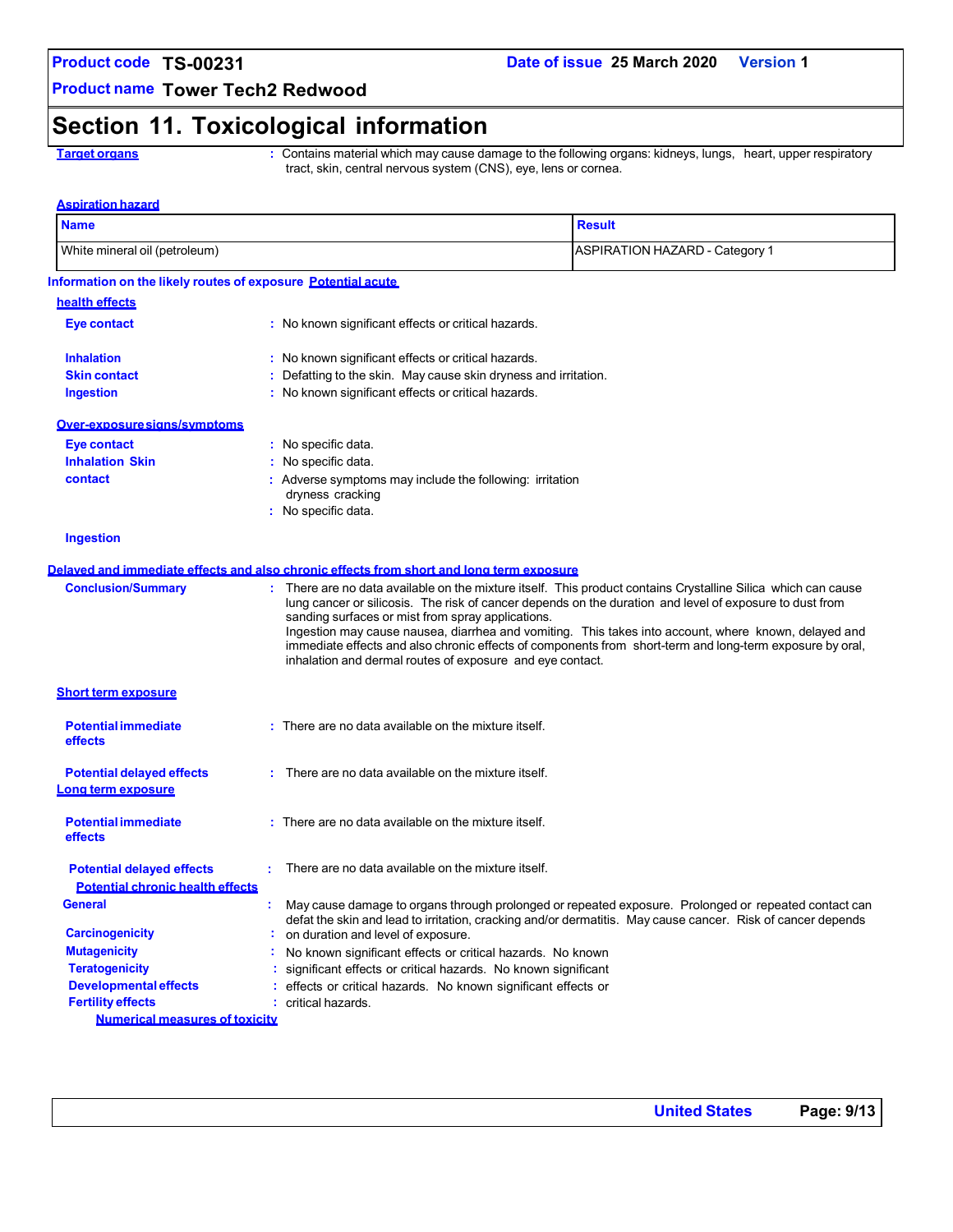### **Date of issue 25 March 2020 Version 1**

**Product name Tower Tech2 Redwood**

### **Section 11. Toxicological information**

| <b>Acute toxicity estimates</b> |                  |  |  |  |  |
|---------------------------------|------------------|--|--|--|--|
| Route                           | <b>ATE value</b> |  |  |  |  |
| Oral                            | 14512.5 mg/kg    |  |  |  |  |

# **Section 12. Ecological information**

#### **Toxicity**

Not available.

#### **Persistence and degradability**

Not available.

#### **Bioaccumulativepotential**

| <b>Product/ingredient name</b> | $LogP_{ow}$ | <b>BCF</b> | <b>Potential</b> |
|--------------------------------|-------------|------------|------------------|
| White mineral oil (petroleum)  | >6          |            | high             |
| <b>Ethylene Glycol</b>         | $-1.36$     |            | low              |

#### **Mobility in soil**

**Soil/waterpartition** coefficient (K<sub>oc</sub>)

**:** Not available.

# **Section 13. Disposal considerations**

**Disposal methods :** The generation of waste should be avoided or minimized wherever possible. Disposal of this product, solutions and any by-products should at all times comply with the requirements of environmental protection and waste disposal legislation and any regional local authority requirements. Dispose of surplus and nonrecyclable products via a licensed waste disposal contractor. Waste should not be disposed of untreated to the sewer unless fully compliant with the requirements of all authorities with jurisdiction. Waste packaging should be recycled. Incineration or landfill should only be considered when recycling is not feasible. This material and its container must be disposed of in a safe way. Care should be taken when handling emptied containers that have not been cleaned or rinsed out. Empty containers or liners may retain some product residues.

Avoid dispersal of spilled material and runoff and contact with soil, waterways, drains and sewers. **Disposal should be in accordance with applicable regional, national and local laws and regulations.**

**Refer to Section 7: HANDLING AND STORAGE and Section 8: EXPOSURE CONTROLS/PERSONAL PROTECTION for additional handling information and protection of employees. Section 6. Accidental release measures**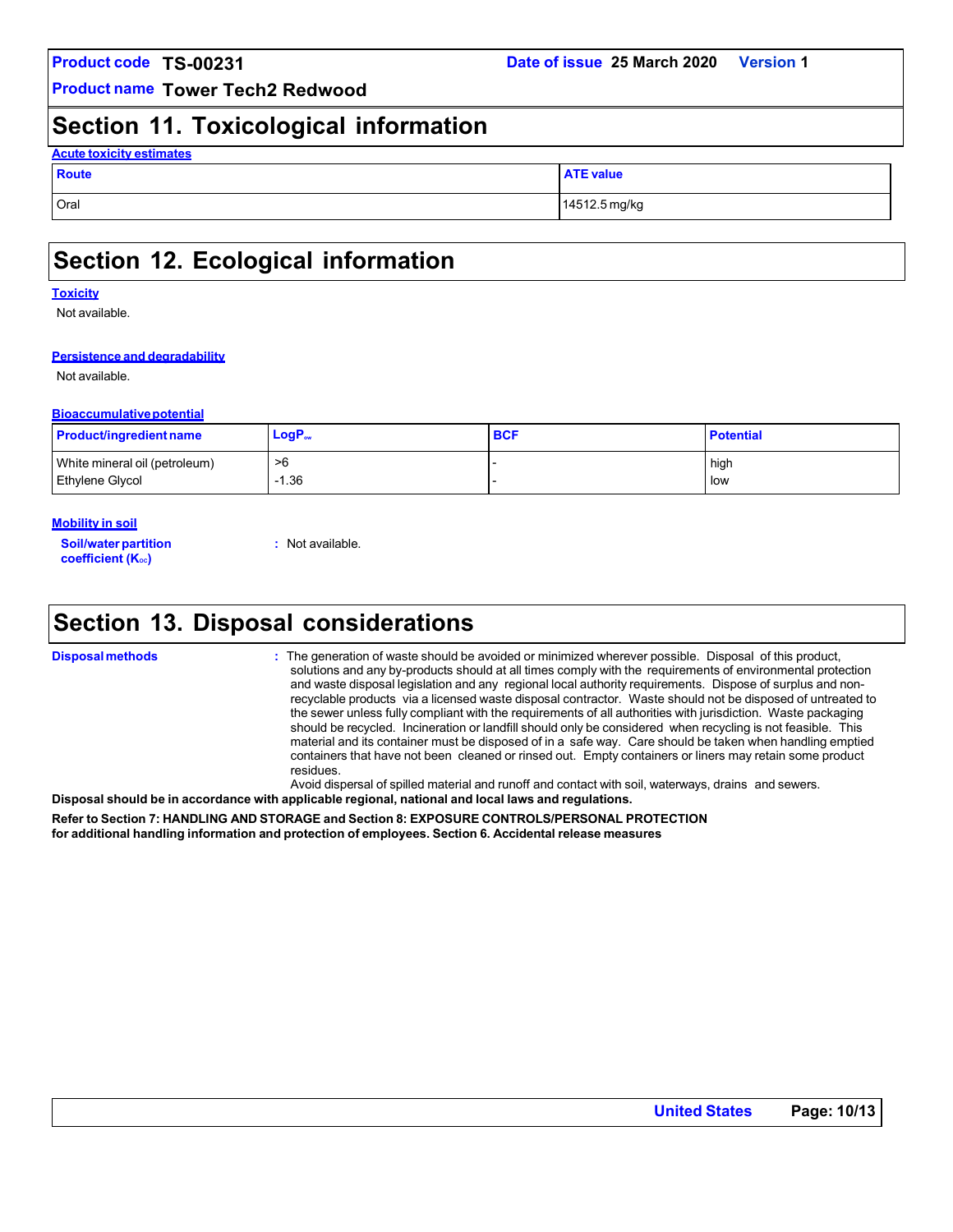**Product name Tower Tech2 Redwood**

### **14. Transport information**

|                                    | <b>DOT</b>                                                                             | <b>IMDG</b>     | <b>IATA</b>     |  |
|------------------------------------|----------------------------------------------------------------------------------------|-----------------|-----------------|--|
| <b>UN</b> number                   | <b>UN3077</b>                                                                          | Not regulated.  | Not regulated.  |  |
| <b>UN proper shipping</b><br>name  | <b>ENVIRONMENTALLY</b><br>HAZARDOUS SUBSTANCE,<br>SOLID, N.O.S.<br>(carbendazim (ISO)) |                 |                 |  |
| <b>Transport hazard class (es)</b> | 9                                                                                      |                 |                 |  |
| <b>Packing group</b>               | $\mathbf{H}$                                                                           |                 |                 |  |
| <b>Environmental hazards</b>       | No.                                                                                    | No.             | No.             |  |
| <b>Marine pollutant</b>            | Not applicable.                                                                        | Not applicable. | Not applicable. |  |
| substances                         |                                                                                        |                 |                 |  |
| <b>Product RQ (lbs)</b><br>38461.5 |                                                                                        | Not applicable. | Not applicable. |  |
| <b>RQ</b> substances               | (carbendazim (ISO))                                                                    | Not applicable. | Not applicable. |  |

#### **Additional information**

**DOT**

**IMDG**

**:** Package sizes shipped in quantities less than the product reportable quantity are not subject to the RQ (reportable quantity) transportation requirements. **:** None identified. **IATA :** None identified.

**Special precautions for user : Transport within user's premises:** always transport in closed containers that are upright and secure. Ensure that persons transporting the product know what to do in the event of an accident or spillage.

### **Section 15. Regulatory information**

| United States inventory (TSCA 8b) :          | All components are listed or exempted.                                                   |
|----------------------------------------------|------------------------------------------------------------------------------------------|
| <b>Australia inventory (AICS)</b>            | : Not determined.                                                                        |
| Canada inventory (DSL)                       | : All components are listed or exempted. Not                                             |
| China inventory (IECSC)                      | : determined.                                                                            |
| Europe inventory (REACH)                     | : Please contact your supplier for information on the inventory status of this material. |
| Japan inventory (ENCS)                       | : Not determined. Not                                                                    |
| Korea inventory (KECI)                       | Not<br>: determined.                                                                     |
| New Zealand (NZIoC)                          | Not<br>· determined.                                                                     |
| Philippines inventory (PICCS): United States | determined.                                                                              |
| <b>SARA 302/304</b>                          |                                                                                          |
| <b>SARA 304 RQ</b>                           | : Not applicable.                                                                        |

**Composition/informationon ingredients**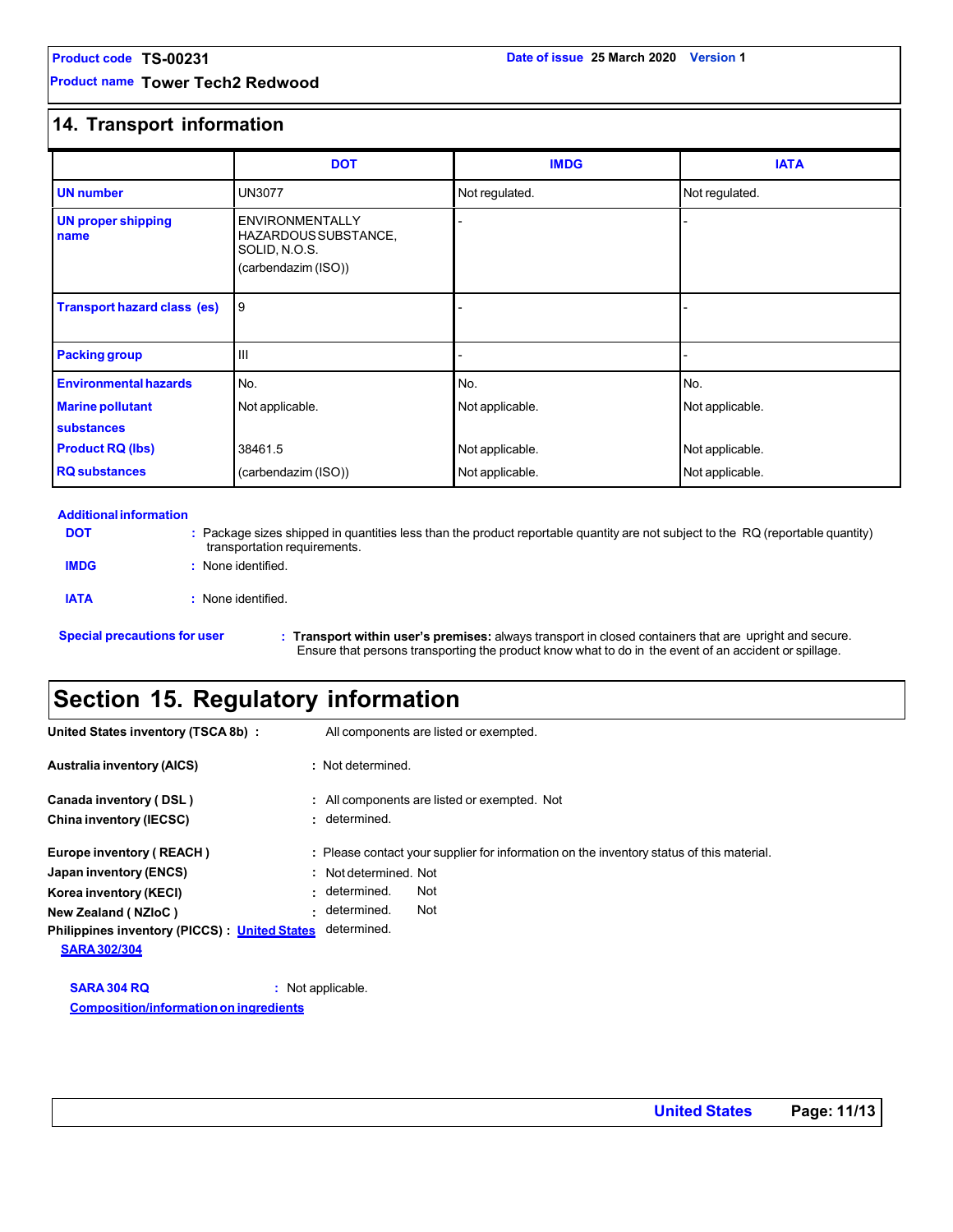### **Product name Tower Tech2 Redwood**

### **Section 15. Regulatory information**

No products were found.

#### **SARA311/312**

#### **Classification :** Immediate (acute) health hazard Delayed (chronic) health hazard

| <b>Composition/information on ingredients</b>                                                              |                       |                                                |                   |                                          |                                                 |
|------------------------------------------------------------------------------------------------------------|-----------------------|------------------------------------------------|-------------------|------------------------------------------|-------------------------------------------------|
| <b>Name</b>                                                                                                | <b>Fire</b><br>hazard | <b>Sudden</b><br>release of<br><b>pressure</b> | <b>Reactive</b>   | Immediate<br>(acute)<br>health<br>hazard | <b>Delayed</b><br>(chronic)<br>health<br>hazard |
| White mineral oil (petroleum)<br>Ethylene Glycol<br>Crystalline Silica, respirable powder (<10<br>microns) | No.<br>No.<br>No.     | No.<br>No.<br>No.                              | No.<br>No.<br>No. | Yes.<br>Yes.<br>No.                      | No.<br>Yes.<br>Yes.                             |

### **Pennsylvania (worker and community right to know act): The following components are cited in the Pennsylvania Hazardous Substances List, and are present at levels that require reporting.**

| <b>Ethylene Glycol</b> | 107-21-1 | 2% |
|------------------------|----------|----|
|                        |          |    |

#### **SARA313**

|                              | <b>Chemical name</b> | <b>CAS number</b> | <b>Concentration</b> |
|------------------------------|----------------------|-------------------|----------------------|
| <b>Supplier notification</b> | : Ethylene Glycol    | 107-21-1          | $0.5 - 1.5$          |

SARA 313 notifications must not be detached from the SDS and any copying and redistribution of the SDS shall include copying and redistribution of the notice attached to copies of the SDS subsequently redistributed.

#### **California Prop. 65**

**WARNING:** This product contains trace amounts of components known to the state of California to cause cancer, birth defects, or other reproductive harm.

# **Section 16. Other information**

#### **Hazardous Material Information System (U.S.A.)**

| Health |  | Flammability |  | <b>Physical hazards</b> |  |
|--------|--|--------------|--|-------------------------|--|
|        |  |              |  |                         |  |

( \* ) - Chronic effects

Caution: HMIS® ratings are based on a 0-4 rating scale, with 0 representing minimal hazards or rissenting significant hazards or risks Although HMIS® ratings are not required on<br>SDSs under 29 CFR 1910.1200, the preparer ma **& Coatings Association (NPCA). HMIS® materials maybe purchased exclusively from J. J. Keller (800) 327-6868.**

**The customer is responsible for determining the PPE code for this material. National Fire Protection**

#### **Association (U.S.A.)**

| Health : 2                                   |  | <b>Flammability</b> : 1 |       | <b>Instability</b>        | : 0 |  |
|----------------------------------------------|--|-------------------------|-------|---------------------------|-----|--|
| Date of previous issue                       |  |                         |       | : No previous validation. |     |  |
| Organization that prepared the<br><b>SDS</b> |  |                         | : EHS |                           |     |  |